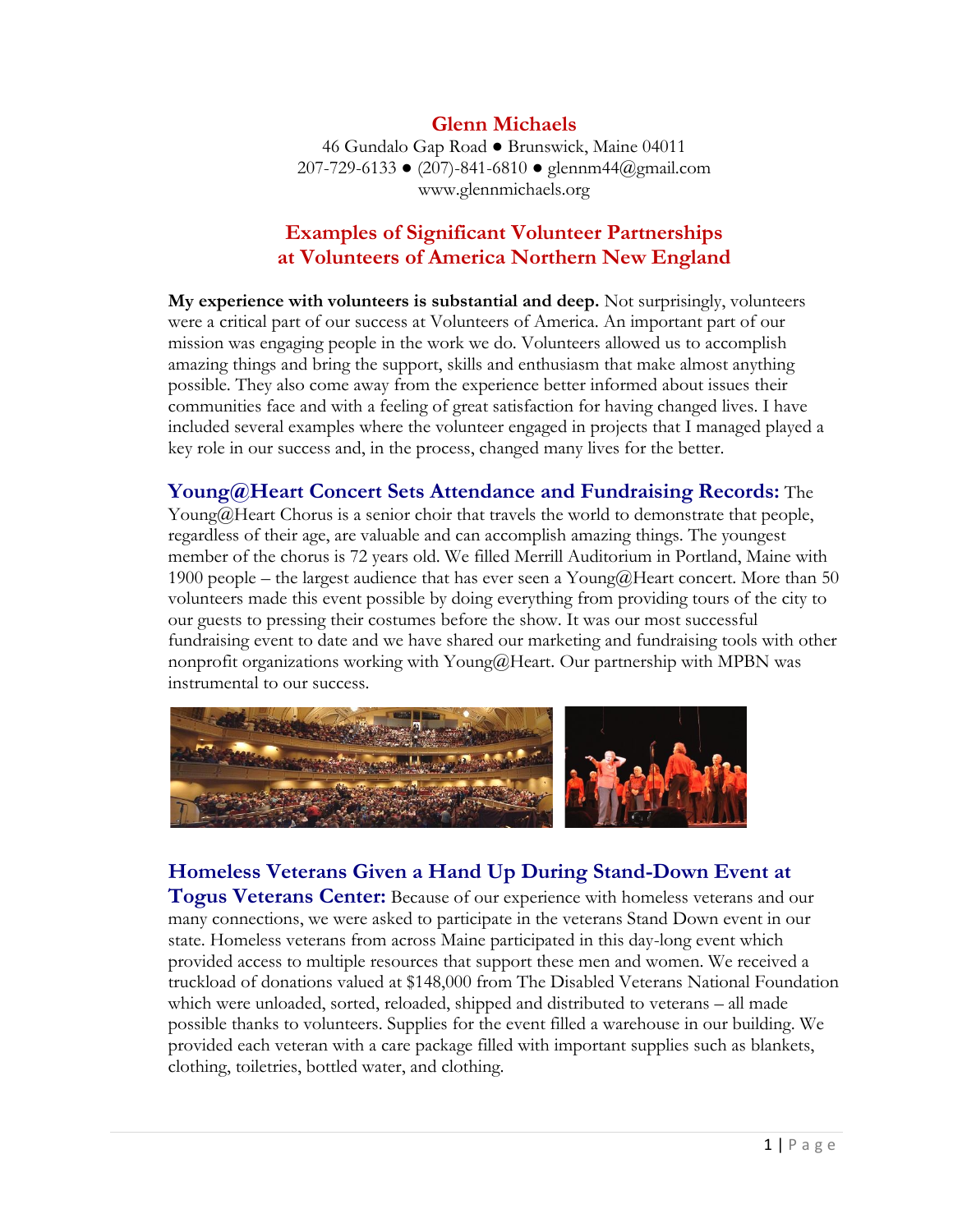# **New Program for Homeless Veterans Opened at the Huot House with**

**U.S. Senator Susan M. Collins**: This is a two-year program that is designed to build a customized plan to get veterans back on their feet and into the community again. It is the first and only program in the state that works with homeless women. U.S. Senator Susan M. Collins was the keynote speaker. She is the ranking senator on the Homeland Security and Government Affairs Committee and also serves on the Armed Services Committee. More than 200 volunteers support this program through fundraising, events, adopt-a-veteran programs, and more. We could not have built or run this program without their help.



# **Dedication of Miller Square on Harlow by U.S. Congressman Mike**

**Michaud:** We opened and dedicated our newest and largest affordable senior housing community in Bangor, Maine with support from more than 25 volunteers. The keynote speaker was U.S. Congressman Mike Michaud, a veteran and a member of the Committee for Veterans' Affairs.



**Camp POSTCARD for At-Risk Maine Youth:** Each year, we provide a weeklong summer camp program for some of Maine's most at-risk 5<sup>th</sup> and 6<sup>th</sup> graders. The yearround committee that plans for our season and all staff at camp are comprised of more than 100 volunteers. These include law enforcement and criminal justice professionals who serve as camp leaders and do much of the fundraising. There is no cost for any child to attend camp.

## **Action Team Program with Major League Baseball Players Trust:** The

Action Team program is a national partnership between Volunteers of America and the Major League Baseball Players Trust (the Player's Association's Foundation). The goal of the program is to create the next generation of volunteer leaders working with local high